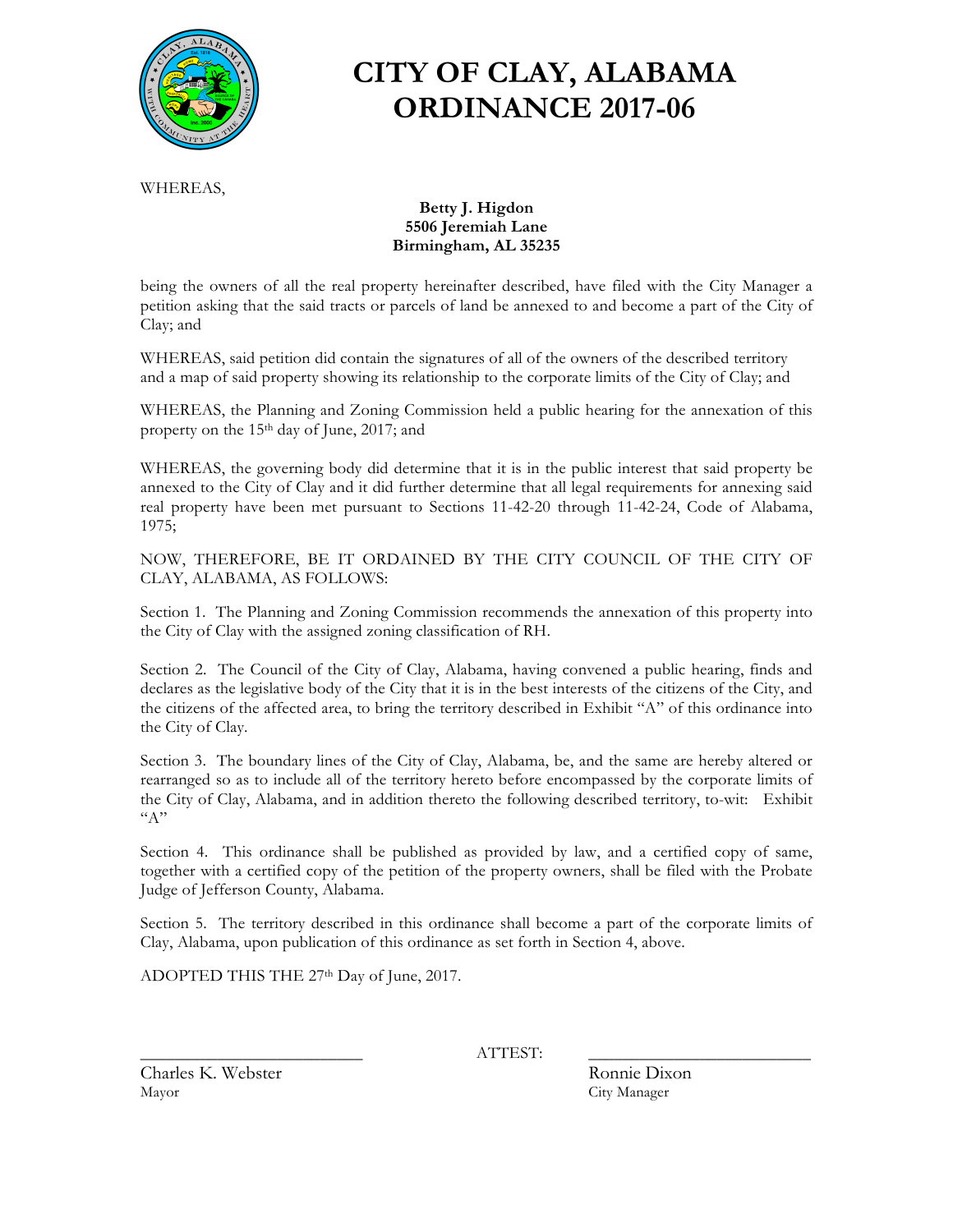

### **CITY OF CLAY, ALABAMA ORDINANCE 2017-06**

### **EXHIBIT "A"**

**Betty J. Higdon 5506 Jeremiah Lane Birmingham, AL 35235**

Annexation of Property: Parcel ID: 12-00-09-4-000-003.020

Property Address: 5506 Jeremiah Lane, Birmingham, AL 35235

**Legal Description**:

Lot 20 Millington Phase Ii 186/94